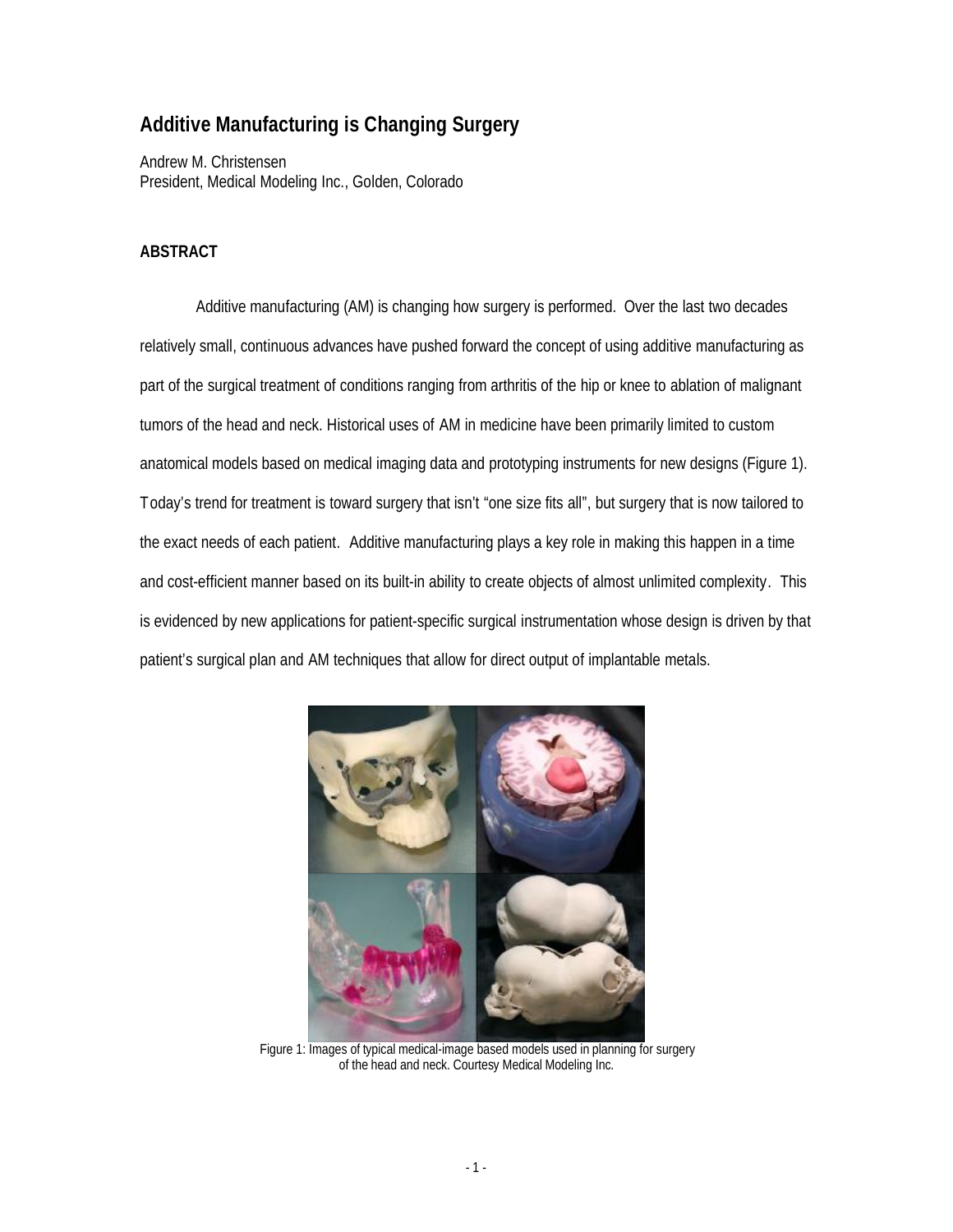#### **BACKGROUND**

Historically the use of additive manufacturing as applied to surgery was most related to manufacturing of surgical planning models based on patient-specific medical image data. These "3D X-Rays" allow surgeons to more closely evaluate complex anatomical structures before they enter the operating room. Most times these models depict hard-tissue (i.e.: bone structures) anatomy and are used to either, a) visualize anatomy pre-operatively, b) allow for surgical simulation such as creation of bone cuts, or c) pre-bending or sizing of off-the-shelf implant components which can be "customized" to fit the bone model.

In the late 1980's came the introduction of the first commercial additive manufacturing process called stereolithography (SLA or SL). Stereolithography offered immediate access to creating models of almost unlimited complexity from a three-dimensional CAD file in a translucent resin material. Immediately those surgeons who had previously been using subtractively-manufactured models created from CT scans started experimenting with this new additive fabrication technology. SLA allowed not only creation of the external anatomy but also a precise depiction of internal anatomy, including bony voids. Case reports immediately surfaced and head and neck surgical applications became the mainstay of use of this technology. Historically many have asked why head and neck surgery was leading this area and why not orthopedics. The answer seemed to lie in the fact that for orthopedic procedures, which were far more numerous (two orders of magnitude, give or take), the surgeons more cared about *function* and less about *form*. If you imagine a hip joint reconstruction the primary focus is surrounding its biomechanical function and optimization of concentric wear from ball to cup, etc. The reconstruction could look awful from an aesthetic standpoint but be functions from a biomechanical perspective perfectly. Reconstructive surgery of the head and neck, by contrast, has probably more to do with form than function. There are exceptions such as reconstruction of the temporomandibular joint but for the most part surgery of the facial skeleton has to do with restoring or creating symmetry. This pushes surgeons to agonize about fairly insignificant details such as forehead projection, symmetry between the left and right side of the face and interaction between the upper and lower teeth. This is probably why anatomical modeling technology by additive

 $-2 -$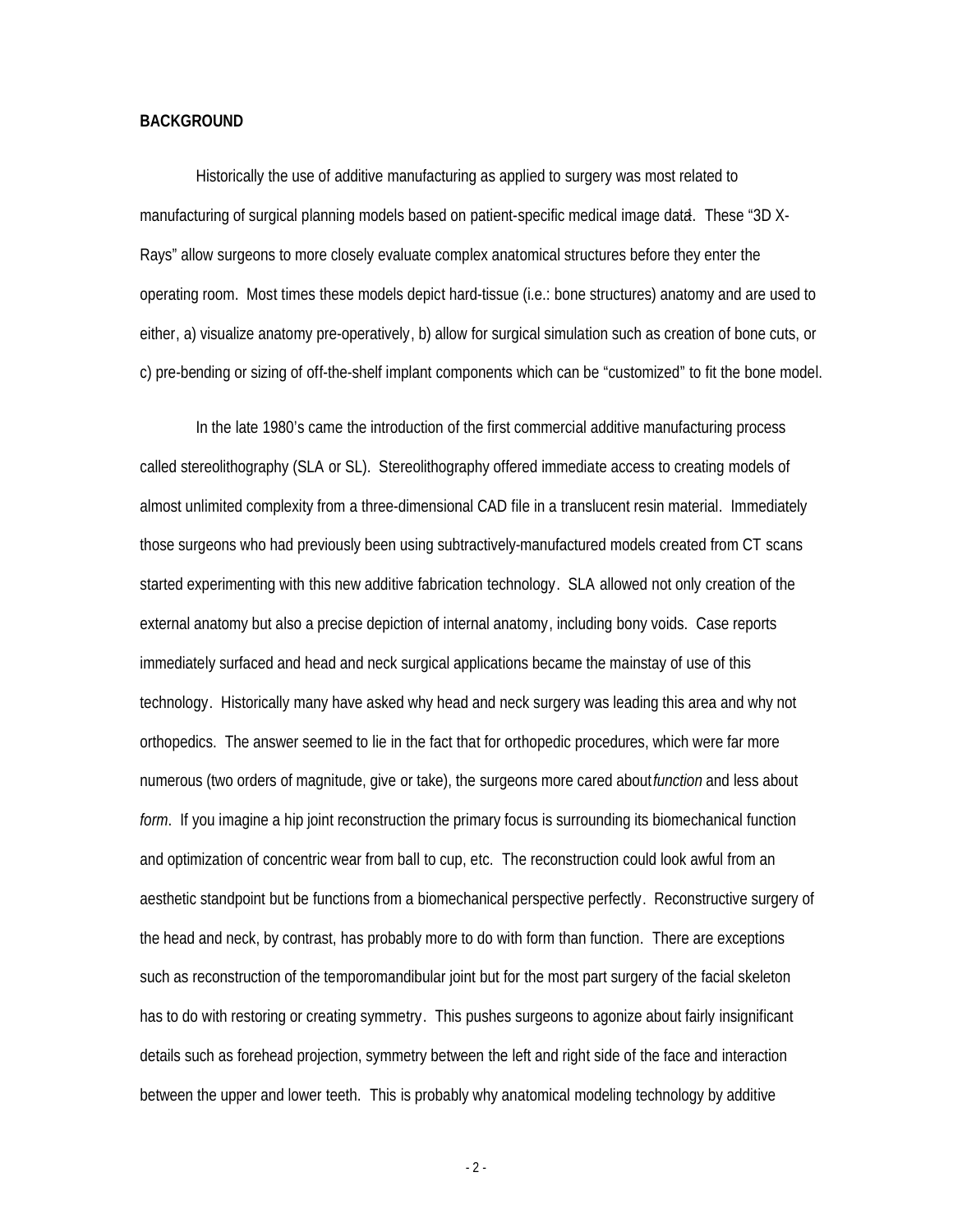techniques found a home supporting surgical specialties such as oral & maxillofacial surgery, neurosurgery and craniofacial surgery.

#### **ADDITIVE MANUFACTURING MATERIALS**

Additive manufacturing methods exist today allowing one to directly output CAD models in many different types of materials. For surgical applications the interesting materials of late fall into one of two categories; 1) strong and durable plastics for use as instruments in surgery, and 2) implantable metals. Strong and durable plastics are now used in surgical settings as one-time use instruments on a daily basis around the globe. These have found great application to surgeries such as total knee replacement and reconstruction of the mandible using virtual surgical planning techniques. The main technologies playing a role in providing durable plastic parts are laser sintering (LS or SLS) and stereolithography (SL or SLA). A key to these materials being usable is the fact that they are biocompatible for limited in-vivo use during surgery and can be sterilized for use in a sterile field, including contact with the patient's bodily fluids and tissues. All materials for these applications need to be tested to some portion of the standard for materials biocompatibility, ISO-10993.

Implantable metals created using additive manufacturing have only been available for the past five years or so and represent a major step forward for the industry. Now not only could one mock-up a prototype of the implant or create a mold to create the implant in an indirect fashion but now one could directly output the implant in an implantable metal. There are a few companies making additive manufacturing equipment that can directly output parts in implantable metals including titanium, titanium alloys, cobalt-chrome alloy and other metals. If the parts can be certified to a surgical implant material standard (many ASTM & ISO standards exist) then it's possible for these materials to be used in the body. In Europe parts created by EOS Direct Metal Laser Sintering (DMLS) process and ARCAM's Electron Beam Melting (EBM)<sup>7</sup> process are CE marked for sale. One of those, an acetabular cup system offered by Italian orthopaedic company Lima Orthopaedics has been used clinically (i.e.: implanted) in more than

- 3 -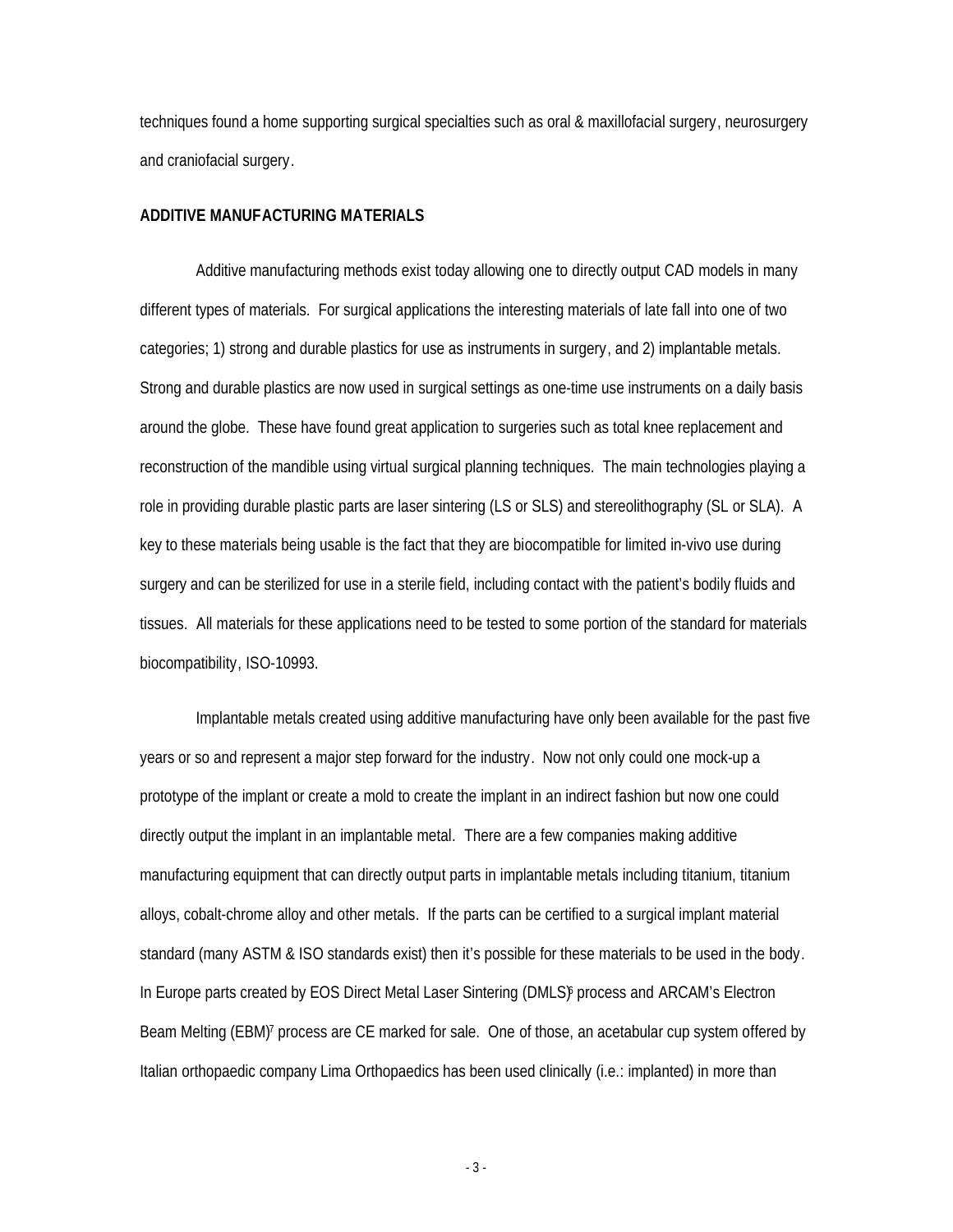15,000 patients in the past three years.<sup>2</sup> This still represents a very small number of the total of hip replacement surgeries used (the 2010 number worldwide is 1.4 million hip replacements) but for additive manufacturing is an impressive number. The US market has been slower to adopt this new technology as a mainstream manufacturing technique but in the past year there are at least four devices cleared by the US Food and Drug Administration (FDA) which involve metallic implants for spine and hip reconstruction made using additive manufacturing methods. The known clearances are all for implants created using the EBM process. Several custom implant concepts have been reported, including work at Walter Reed Army Medical Center and National Naval Medical Center for reconstruction of war veterans with large cranial defects. In this case a customized porous titanium implant is fabricated with integrated fixation for adherence to the surrounding skull with standard titanium screws.

#### **VIRTUAL SURGICAL PLANNING**

The advent of easier access to medical images has given rise to a whole new area of medicine which involves virtual planning in a CAD-type environment for the upcoming surgery. Imagine planning for the surgery of your knee (Figure 2) or hip or jaw with your surgeon before surgery to allow for optimization of the surgical plan and creation of custom instruments to help precisely guide this plan into reality. This sounds like science fiction but across the globe today thousands of patients per year are getting this "customized" treatment.3,4



Figure 2: Customized, disposable instrument developed from a CT scan to guide total knee arthroplasty. Courtesy DePuy Orthopaedics.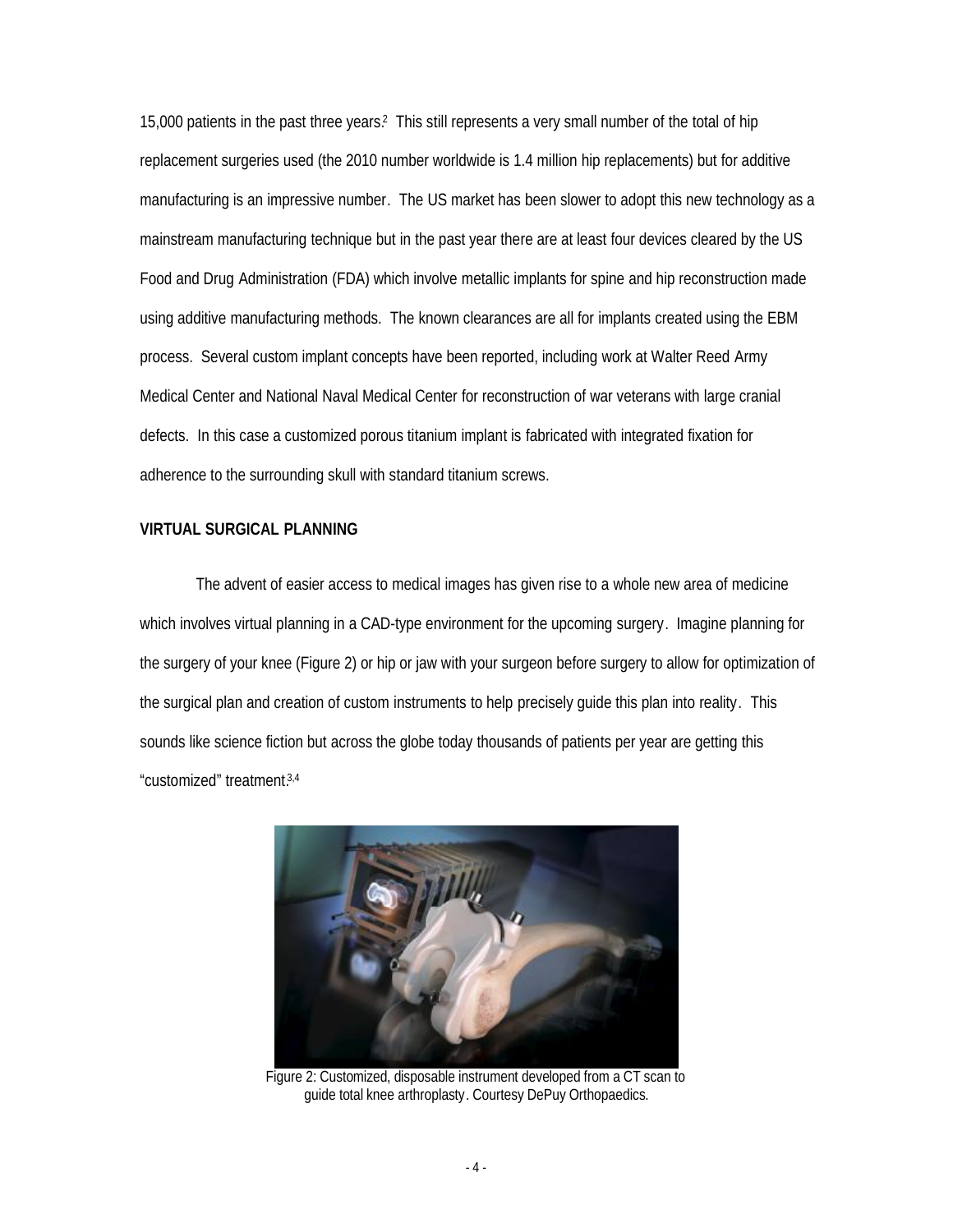The major step forward here, in this author's opinion, has been the combination of surgical planning software with online collaborative environments such as those popularized by WebEx and GoToMeeting. Two methods exist for virtual surgical planning today and many methods in the gray area between. The first method is an off-line method (the "off-line method") whereby the surgeon sends a service company his patient's medical images and an order form with detailed instructions and awaits the surgical plan for approval. The surgical plan will be developed by an engineering team using the inputs provided by the surgeon in conjunction with their proven work-flow for treating the particular type of surgical situation. The second approach involves the surgeon sending a service company the medical images and the same detailed instructions. The difference is that the design of the surgical procedure is done in real-time collaboration between the surgeon and the engineering team during a webmeeting conducted over the Internet (the "real-time" method). If we imagine the surgery being planned is a total knee replacement the result of either technique is development of a surgical plan for how the surgery will be performed, where bone cuts will be placed, what bone will be moved around or taken out and where the prosthetic implant(s) will be placed. Once the surgical plan is created the output of that surgical plan could go down one of two major pathways; 1) creation of a one-of-a-kind custom implant based on the surgical plan, or 2) creation of custom, disposable surgical instrument(s) which would facilitate placing an off-the-shelf implant into it's desired, predetermined position.

### **THE FUTURE**

So if we can provide "designer" surgeries today and create fully custom surgical interventions where might we go next? The answer probably lies in two major areas, both having to do with the implants themselves. Additive manufacturing plays a key role in the first next logical step; *functional elements driving design*. Today's implants, while custom-fit or truly custom, are only custom in form. Their shape mimics the patient's shape and they are meant to fit in a more stable manner than "off-the-shelf" interventions. It's commonly known that the more stable the implant the longer it will last because loosening is the number one cause of failure for certain artificial joints like the hip or knee. Apart from something that fits well,

- 5 -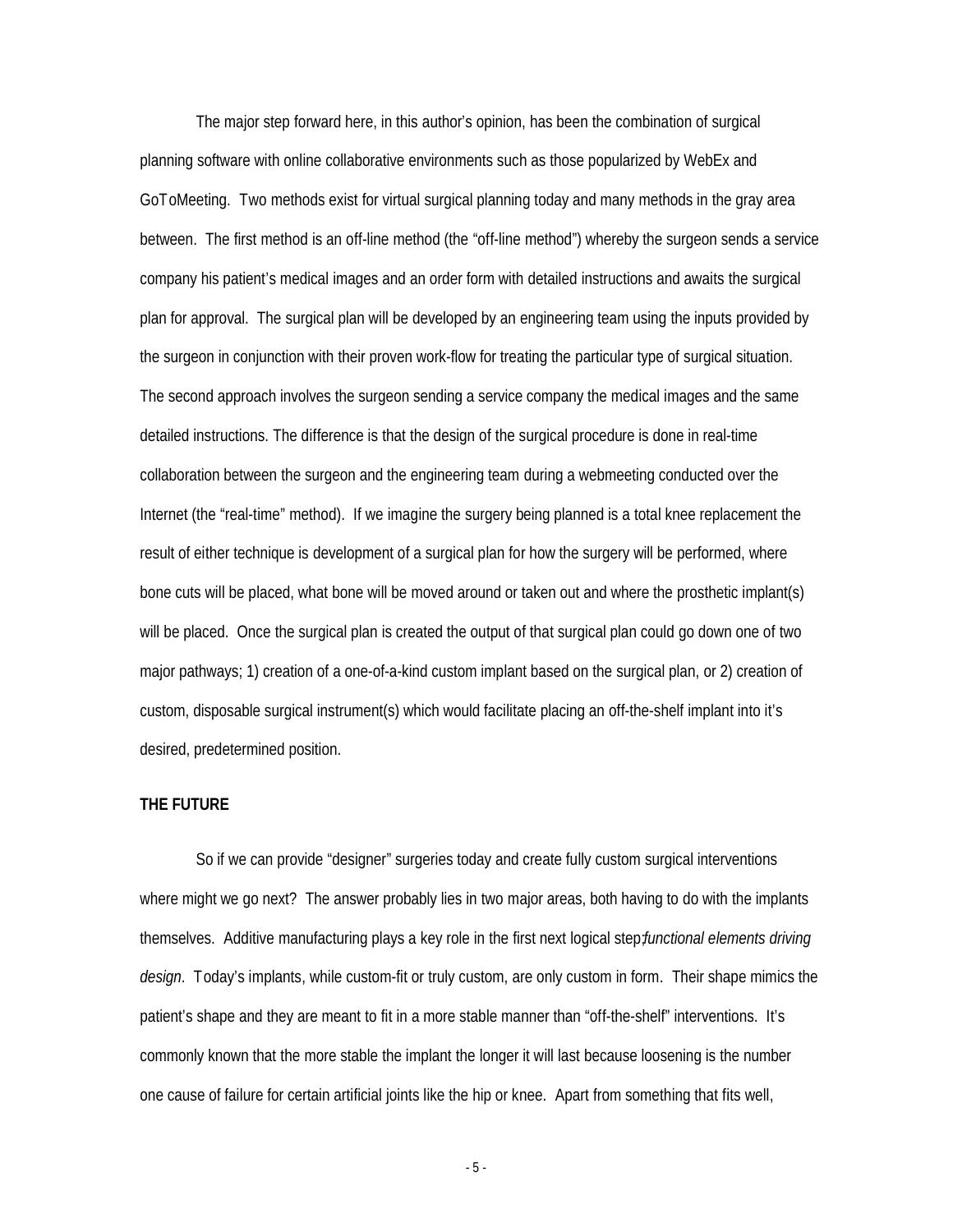however, we need something that is designed just for you, something that takes your form and your function requirements and marries the two to create an implant that takes the shape that it needs to take, not the shape that an engineer pre-determines it should take. As an example lets look at a hip stem implant. Typically this implant fills the intramedullary canal (marrow space) of the femur with a large amount of solid titanium material, either cemented or press-fit for stability. The issue with the current designs involve a onesize-fits-all mentality where this works ok for most but the ends of the bell curve end up with problems with the stem either being too large or too small. Further, working in conjunction with the size issue is a biomechanical issue called "stress shielding" whereby the bone surrounding this large mass of metal is not stressed the way it was originally. There is a risk that this bone will resorb because it's not under appropriate levels of stress. In this instance if we let form follow the functional requirements we end up with a stem that fits the intramedullary canal but instead of being a large solid mass of metal it might look more like a combination of solid areas and patches of metallic mesh that vary based on the surrounding bone and the function required at that particular point along the canal. This idealized hip stem might allow just the right amount of flexural modulus so that the bone surrounding the implant not only doesn't die off but actually thrives. This concept is powerful and additive manufacturing is ideal for it's implementation based on the ability to create objects of almost unlimited complexity with a lot size of one being just as easy to fabricate as a lot size of 1000.

Today's alloplastic (man-made) biomaterials have not changed much in many years. Sure, there are newer variations of things and new categories like ceramics which are becoming more and more mainstay for articulating surfaces. The next frontier for biomaterials involves moving toward regenerative medicine whereby the materials we'd put into the body eventually help regenerate the body's own natural tissues. Much work is going on today to look at creating artificial tissues of many types, from simple bone structures all the way up to complex organ systems like the kidney and lung.<sup>5</sup> Additive manufacturing is known to be an ideal fit for the future of these projects like printing a kidney because of the way that you can

- 6 -